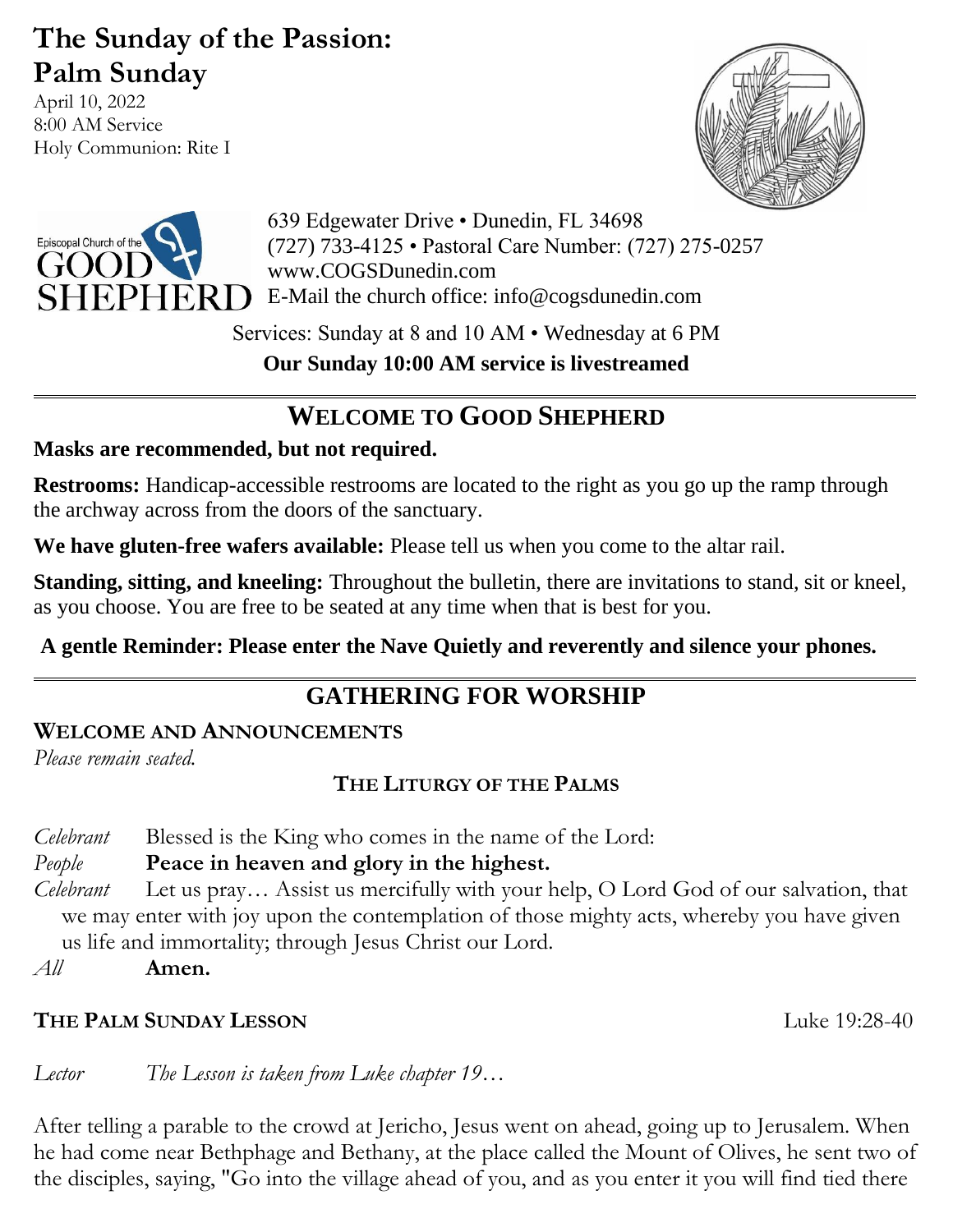a colt that has never been ridden. Untie it and bring it here. If anyone asks you, 'Why are you untying it?' just say this, 'The Lord needs it.'" So those who were sent departed and found it as he had told them. As they were untying the colt, its owners asked them, "Why are you untying the colt?" They said, "The Lord needs it." Then they brought it to Jesus; and after throwing their cloaks on the colt, they set Jesus on it. As he rode along, people kept spreading their cloaks on the road. As he was now approaching the path down from the Mount of Olives, the whole multitude of the disciples began to praise God joyfully with a loud voice for all the deeds of power that they had seen, saying, "Blessed is the king who comes in the name of the Lord! Peace in heaven, and glory in the highest heaven!" Some of the Pharisees in the crowd said to him, "Teacher, order your disciples to stop." He answered, "I tell you, if these were silent, the stones would shout out."

| Celebrant | The Lord be with you.                      |
|-----------|--------------------------------------------|
| People    | And also with you.                         |
| Celebrant | Let us give thanks to the Lord our God.    |
| People    | It is right to give him thanks and praise. |

*Celebrant* It is right to praise you, Almighty God, for the acts of love by which you have redeemed us through your Son Jesus Christ our Lord. On this day he entered the holy city of Jerusalem in triumph, and was proclaimed as King of kings by those who spread their garments and branches of palm along his way. Let these branches be for us signs of his victory, and grant that we who bear them in his name may ever hail him as our King, and follow him in the way that leads to eternal life; who lives and reigns in glory with you and the Holy Spirit, now and for ever.

| People | Amen. |
|--------|-------|
|        |       |

*Celebrant* Blessed is he who comes in the name of the Lord.

- *People* **Hosanna in the highest.**
- *Deacon* Let us go forth in peace.
- *People* **In the name of Christ. Amen.**

# **THE COLLECT OF THE DAY**

- *Celebrant* The Lord be with you.
- *People* **And with thy Spirit.**
- *Celebrant* Let us pray… … Almighty and everliving God, in your tender love for the human race you sent your Son our Savior Jesus Christ to take upon him our nature, and to suffer death upon the cross, giving us the example of his great humility: Mercifully grant that we may walk in the way of his suffering, and also share in his resurrection; through Jesus Christ our Lord, who lives and reigns with you and the Holy Spirit, one God, for ever and ever.
- *All* **Amen.**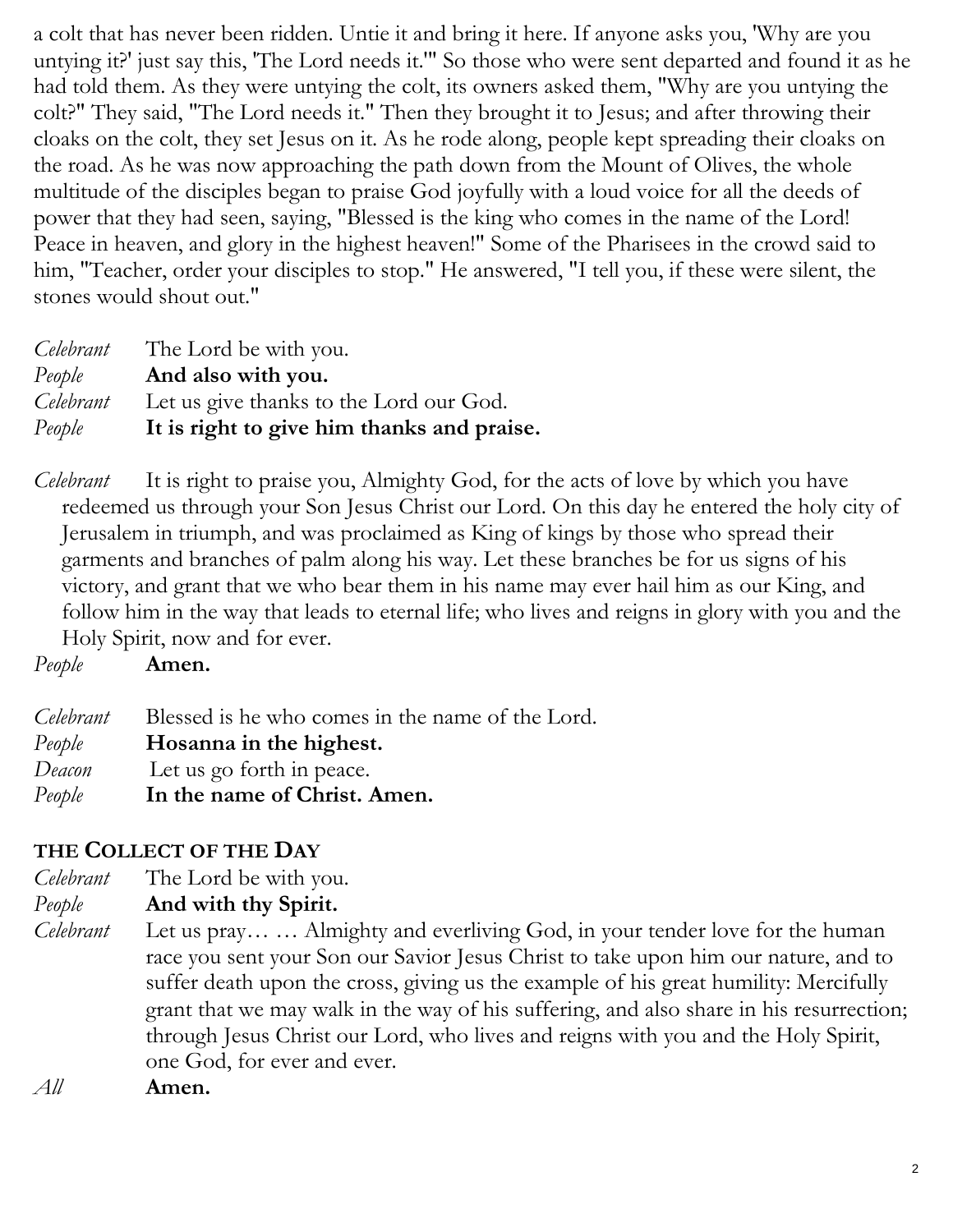# **THE WORD OF GOD**

#### *Please be seated.* **THE FIRST READING** Isaiah 50:4-9a

*Lector The First Reading is taken from Isaiah chapter 50…*

The Lord God has given me the tongue of a teacher, that I may know how to sustain the weary with a word. Morning by morning he wakens--wakens my ear to listen as those who are taught. The Lord God has opened my ear, and I was not rebellious, I did not turn backward. I gave my back to those who struck me, and my cheeks to those who pulled out the beard; I did not hide my face from insult and spitting. The Lord God helps me; therefore I have not been disgraced; therefore I have set my face like flint, and I know that I shall not be put to shame; he who vindicates me is near. Who will contend with me? Let us stand up together. Who are my adversaries? Let them confront me. It is the Lord God who helps me; who will declare me guilty?

*Lector* The Word of the Lord.

*People* **Thanks be to God.**

#### **THE PSALM 31:9-16**

| Lector | We will read responsively Psalm 31                                                                                                                          |  |
|--------|-------------------------------------------------------------------------------------------------------------------------------------------------------------|--|
| Lector | Have mercy on me, O Lord, for I am in trouble; my eye is consumed with<br>sorrow, and also my throat and my belly.                                          |  |
| People | For my life is wasted with grief, and my years with sighing; my strength<br>fails me because of affliction, and my bones are consumed.                      |  |
| Lector | I have become a reproach to all my enemies and even to my neighbors, a dismay<br>to those of my acquaintance; when they see me in the street they avoid me. |  |
| People | I am forgotten like a dead man, out of mind; I am as useless as a broken                                                                                    |  |
|        | pot.                                                                                                                                                        |  |
| Lector | For I have heard the whispering of the crowd; fear is all around; they put their<br>heads together against me; they plot to take my life.                   |  |
| People | But as for me, I have trusted in you, O Lord. I have said, "You are my                                                                                      |  |
|        | God.                                                                                                                                                        |  |
| Lector | My times are in your hand; rescue me from the hand of my enemies, and from<br>those who persecute me.                                                       |  |
| People | Make your face to shine upon your servant, and in your loving-kindness<br>save me."                                                                         |  |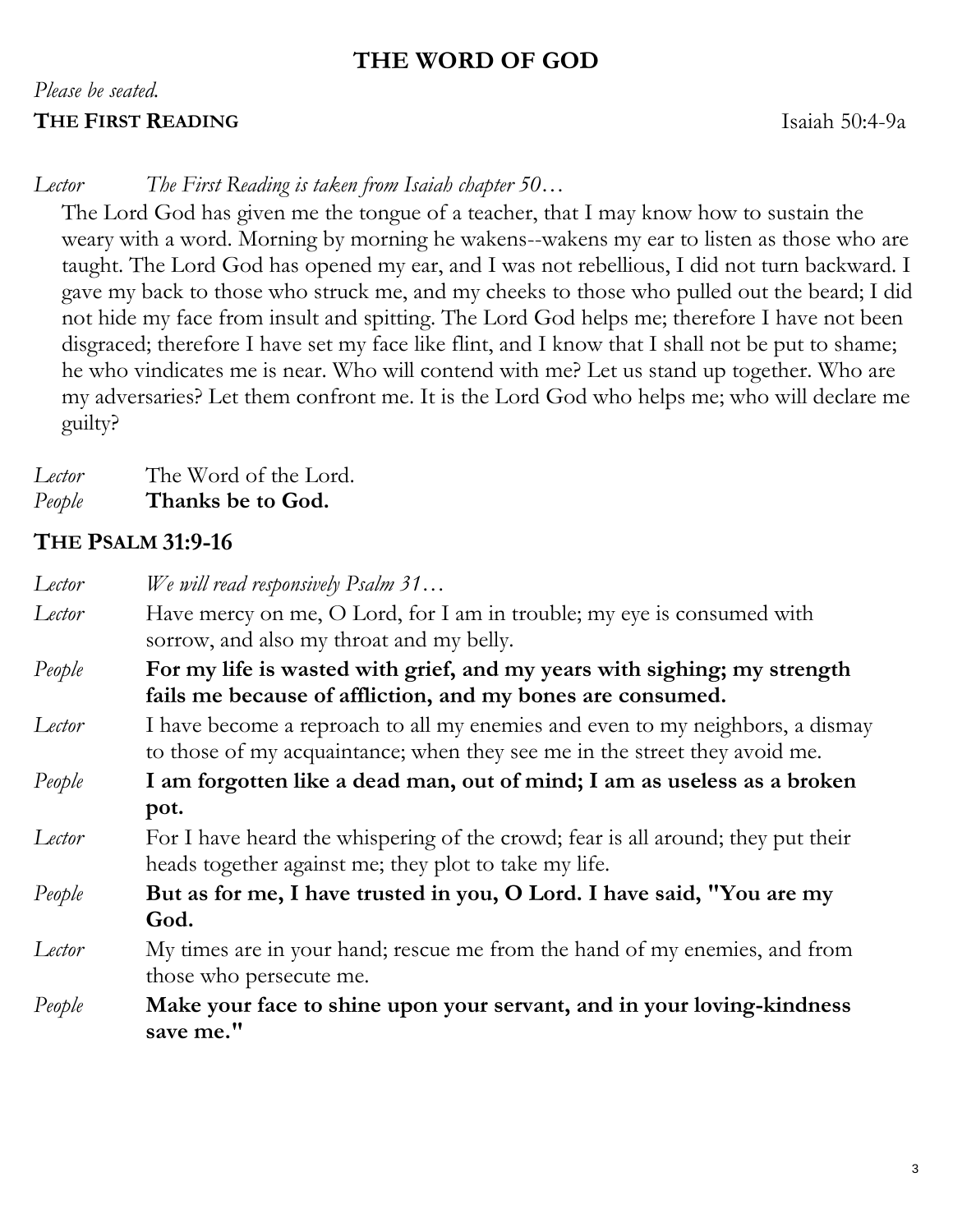#### **THE SECOND READING** Philippians 2:5-11

*Lector The Second Reading is taken from Philippians chapter 2…*

Let the same mind be in you that was in Christ Jesus, who, though he was in the form of God, did not regard equality with God as something to be exploited, but emptied himself, taking the form of a slave, being born in human likeness. And being found in human form, he humbled himself and became obedient to the point of death--even death on a cross. Therefore God also highly exalted him and gave him the name that is above every name, so that at the name of Jesus every knee should bend, in heaven and on earth and under the earth, and every tongue should confess that Jesus Christ is Lord, to the glory of God the Father.

*Lector* The Word of the Lord. *People* **Thanks be to God.**

#### **THE GOSPEL** Luke 23:1-49

#### *Please stand.*

*Deacon* The Holy Gospel of our Lord Jesus Christ according to Luke. *People* **Glory be to thee, O Lord.** 

*Deacon* The assembly of the elders of the people rose as a body and brought Jesus before Pilate. They began to accuse him, saying, "We found this man perverting our nation, forbidding us to pay taxes to the emperor, and saying that he himself is the Messiah, a king." Then Pilate asked him, "Are you the king of the Jews?" He answered, "You say so." Then Pilate said to the chief priests and the crowds, "I find no basis for an accusation against this man." But they were insistent and said, "He stirs up the people by teaching throughout all Judea, from Galilee where he began even to this place."

When Pilate heard this, he asked whether the man was a Galilean. And when he learned that he was under Herod's jurisdiction, he sent him off to Herod, who was himself in Jerusalem at that time. When Herod saw Jesus, he was very glad, for he had been wanting to see him for a long time, because he had heard about him and was hoping to see him perform some sign. He questioned him at some length, but Jesus gave him no answer. The chief priests and the scribes stood by, vehemently accusing him. Even Herod with his soldiers treated him with contempt and mocked him; then he put an elegant robe on him, and sent him back to Pilate. That same day Herod and Pilate became friends with each other; before this they had been enemies.

Pilate then called together the chief priests, the leaders, and the people, and said to them, "You brought me this man as one who was perverting the people; and here I have examined him in your presence and have not found this man guilty of any of your charges against him. Neither has Herod, for he sent him back to us. Indeed, he has done nothing to deserve death. I will therefore have him flogged and release him."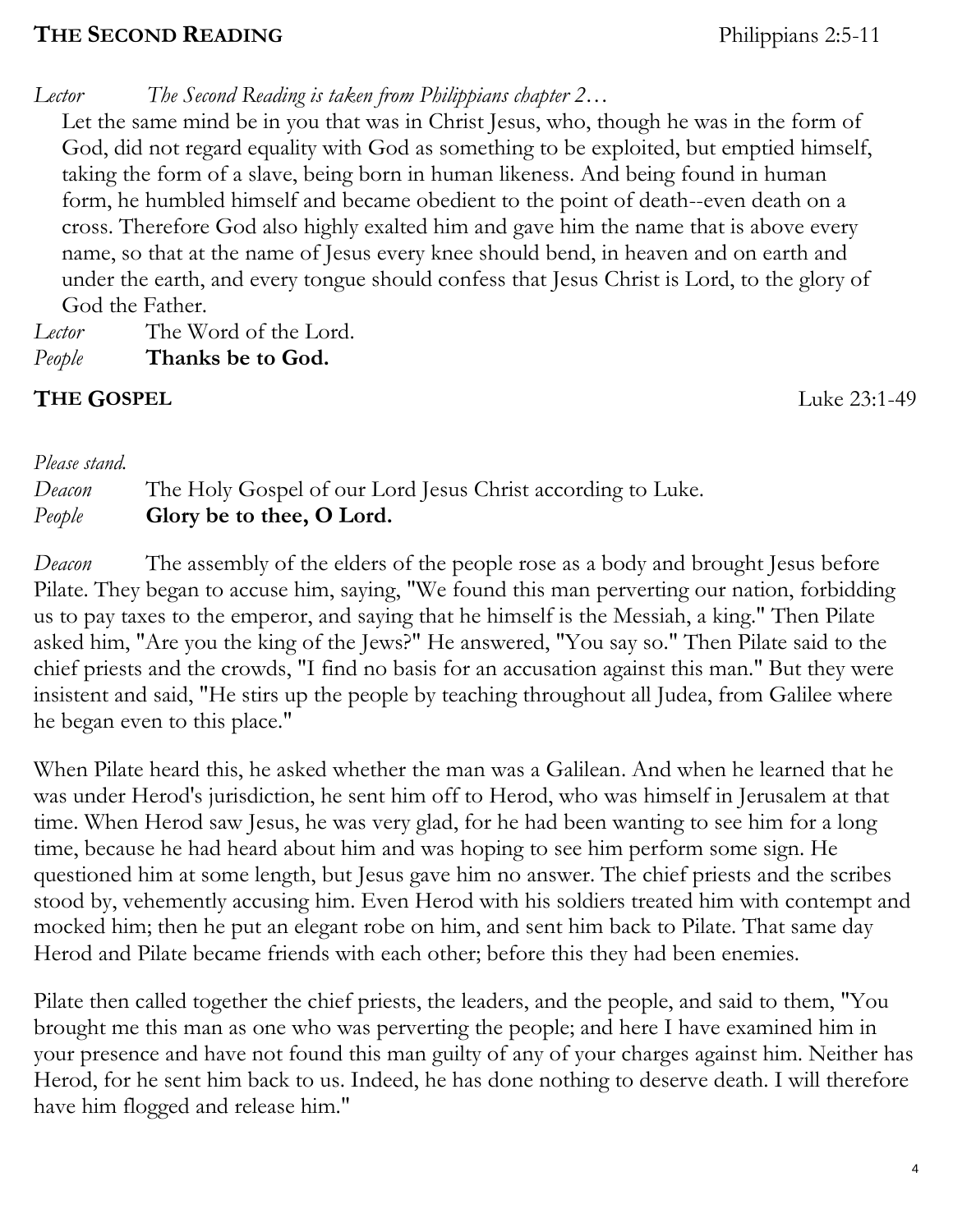Then they all shouted out together, "Away with this fellow! Release Barabbas for us!" (This was a man who had been put in prison for an insurrection that had taken place in the city, and for murder.) Pilate, wanting to release Jesus, addressed them again; but they kept shouting, "Crucify, crucify him!" A third time he said to them, "Why, what evil has he done? I have found in him no ground for the sentence of death; I will therefore have him flogged and then release him." But they kept urgently demanding with loud shouts that he should be crucified; and their voices prevailed. So Pilate gave his verdict that their demand should be granted. He released the man they asked for, the one who had been put in prison for insurrection and murder, and he handed Jesus over as they wished.

As they led him away, they seized a man, Simon of Cyrene, who was coming from the country, and they laid the cross on him, and made him carry it behind Jesus. A great number of the people followed him, and among them were women who were beating their breasts and wailing for him. But Jesus turned to them and said, "Daughters of Jerusalem, do not weep for me, but weep for yourselves and for your children. For the days are surely coming when they will say, 'Blessed are the barren, and the wombs that never bore, and the breasts that never nursed.' Then they will begin to say to the mountains, 'Fall on us'; and to the hills, 'Cover us.' For if they do this when the wood is green, what will happen when it is dry?"

Two others also, who were criminals, were led away to be put to death with him. When they came to the place that is called The Skull, they crucified Jesus there with the criminals, one on his right and one on his left. Then Jesus said, "Father, forgive them; for they do not know what they are doing." And they cast lots to divide his clothing. And the people stood by, watching; but the leaders scoffed at him, saying, "He saved others; let him save himself if he is the Messiah of God, his chosen one!" The soldiers also mocked him, coming up and offering him sour wine, and saying, "If you are the King of the Jews, save yourself!" There was also an inscription over him, "This is the King of the Jews."

One of the criminals who were hanged there kept deriding him and saying, "Are you not the Messiah? Save yourself and us!" But the other rebuked him, saying, "Do you not fear God, since you are under the same sentence of condemnation? And we indeed have been condemned justly, for we are getting what we deserve for our deeds, but this man has done nothing wrong." Then he said, "Jesus, remember me when you come into your kingdom." He replied, "Truly I tell you, today you will be with me in Paradise."

It was now about noon, and darkness came over the whole land until three in the afternoon, while the sun's light failed; and the curtain of the temple was torn in two. Then Jesus, crying with a loud voice, said, "Father, into your hands I commend my spirit." Having said this, he breathed his last. When the centurion saw what had taken place, he praised God and said, "Certainly this man was innocent." And when all the crowds who had gathered there for this spectacle saw what had taken place, they returned home, beating their breasts. But all his acquaintances, including the women who had followed him from Galilee, stood at a distance, watching these things.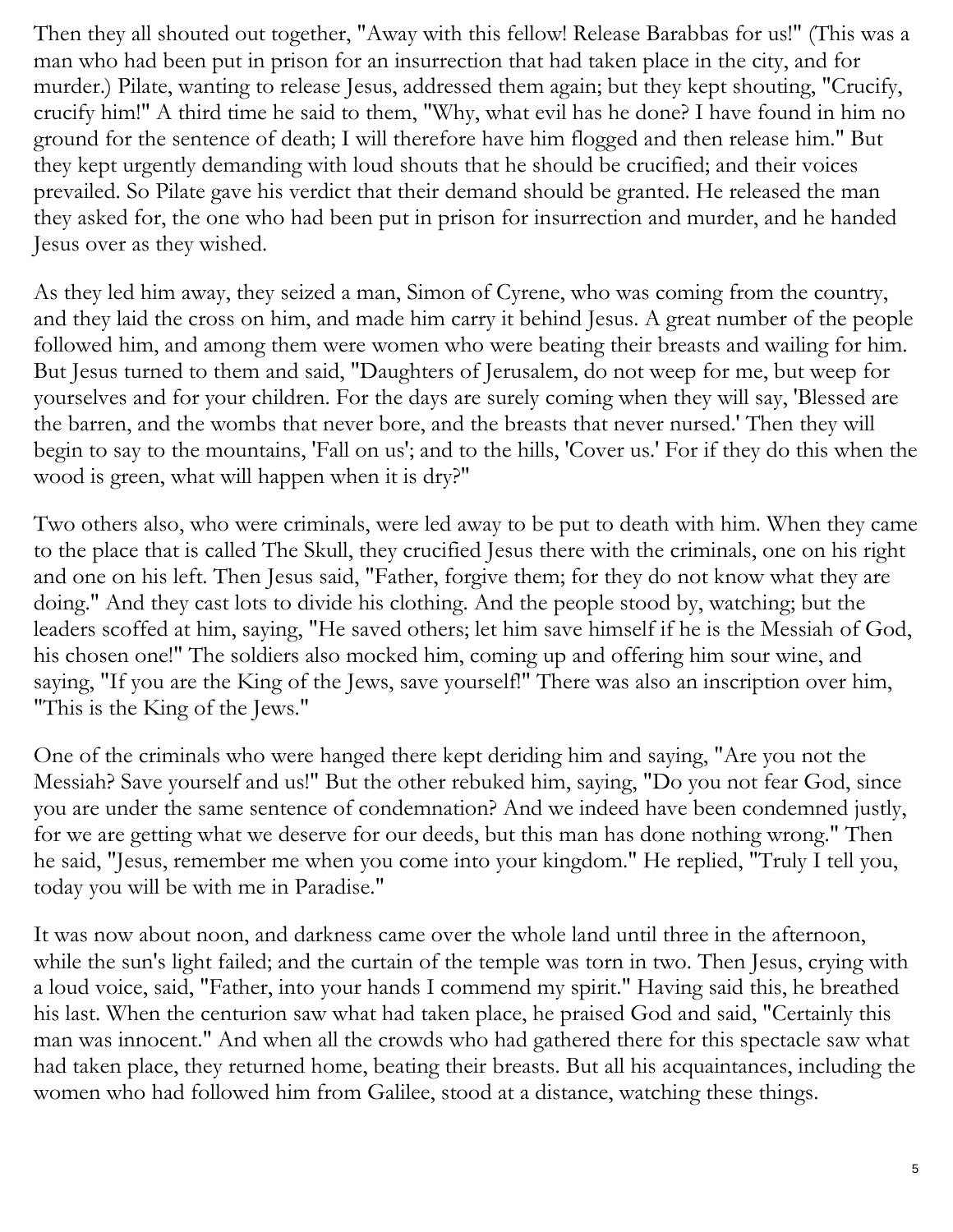**SERMON** The Rev. Deacon Cindy Roehl

*Please be seated.*

#### **NICENE CREED** *Please stand.*

*People* **We believe in one God, the Father, the Almighty, maker of heaven and earth, of all that is, seen and unseen. We believe in one Lord, Jesus Christ, the only Son of God, eternally begotten of the Father, God from God, Light from Light, true God from true God, begotten, not made, of one Being with the Father. Through him all things were made. For us and for our salvation he came down from heaven: by the power of the Holy Spirit he became incarnate from the Virgin Mary, and was made man. For our sake he was crucified under Pontius Pilate; he suffered death and was buried. On the third day he rose again in accordance with the Scriptures; he ascended into heaven and is seated at the right hand of the Father. He will come again in glory to judge the living and the dead, and his kingdom will have no end. We believe in the Holy Spirit, the Lord, the giver of life, who proceeds from the Father and the Son. With the Father and the Son he is worshiped and glorified. He has spoken through the Prophets. We believe in one holy catholic and apostolic Church. We acknowledge one baptism for the forgiveness of sins. We look for the resurrection of the dead, and the life of the world to come. AMEN.**

#### **PRAYERS OF THE PEOPLE**

*Please sit, stand, or kneel, as you prefer.*

*Deacon* Let us pray for the whole state of Christ's Church and the world.

*Lector* Almighty and everliving God, who in thy holy Word hast taught us to make prayers, and supplications, and to give thanks for all humanity receive these our prayers which we offer unto thy divine Majesty, beseeching thee to inspire continually the Universal Church with the spirit of truth, unity, and concord; and grant that all those who do confess thy holy Name may agree in the truth of thy holy Word, and live in unity and godly love. God of Light and Life,

#### *People* **We pray to you.**

*Lector* Give grace, O heavenly Father, to all bishops, especially to Michael, our Presiding Bishop; Dabney, our Bishop; Barry and Michael, our Assisting Bishops; Whitney, our Rector; Cindy, our Deacon; to our companion diocese of the Dominican Republic; to these Episcopal Churches in our Diocese; Diocesan House, DaySpring Episcopal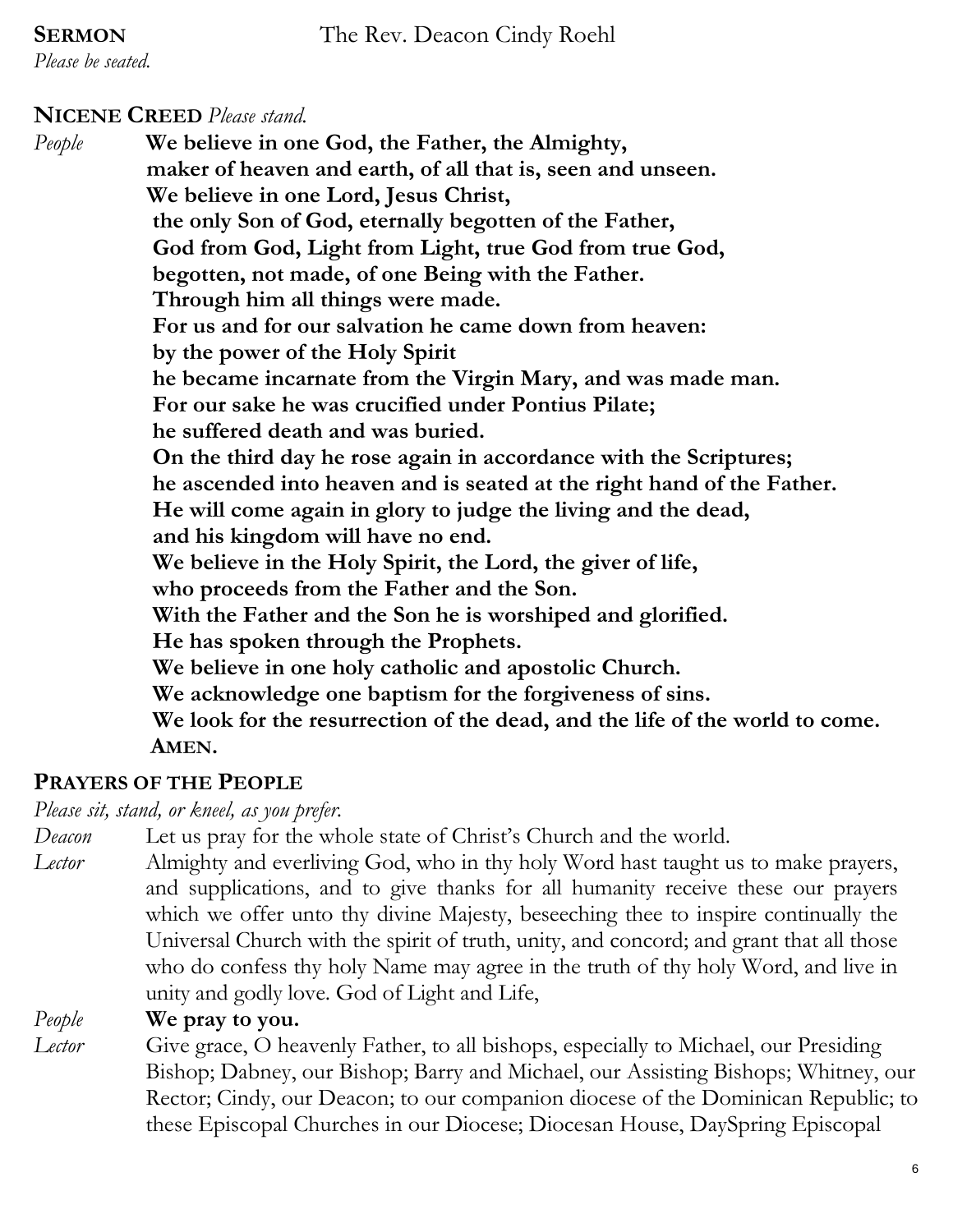Center; Epiphany, Cape Coral; Good Samaritan, Clearwater; Good Shepherd, Dunedin; Good Shepherd, LaBelle; Good Shepherd, Punta Gorda; Good Shepherd, Venice; and to all priests, deacons, and the laity in their ministry; that they may, both by their life and doctrine, set forth thy true and lively Word, and rightly and duly administer thy holy Sacraments. God of Light and Life,

# *People* **We pray to you.**

*Lector* And to all thy people give thy heavenly grace, and especially to this congregation here present; that, with meek heart and due reverence, they may hear and receive thy holy Word, truly serving thee in holiness and righteousness all the days of their life. God of Light and Life,

*People* **We pray to you.**

*Lector* We beseech thee also so to rule the hearts of those who bear the authority of government in this and every land, especially our elected leaders, that they may be led to wise decisions and right actions for the welfare and peace of the world. We pray that all God's children, especially those in the Middle East, might live in the hope of the world peace for which we are created. God of Light and Life,

## *People* **We pray to you.**

*Lector* And we most humbly beseech thee, of thy goodness, O Lord, to comfort and succor

[*Add handwritten names from notebook*] and all those who, in this transitory life, are in trouble, sorrow, need, sickness, or any other adversity, especially those listed in the weekly news who have asked for our prayers. I now invite you to pray for others by name, aloud or in your hearts. [*Leave time…*] God of Light and Life,

## *People* **We pray to you.**

*Lector* Open, O Lord, the eyes of all people to behold thy gracious hand in all thy works, that, rejoicing in thy whole creation, they may honor thee with their substance, and be faithful stewards of thy bounty. We give thanks for the flowers given to the Glory of God, and for all the blessings of this life, especially the birthdays this coming week of for Mary Ann Wigmore, Patricia Gehring, Mary Ann Man, Lawrence Singer, Judy Warner, and Betty Fraley, and for the anniversary of Phil & Carol Beauchamp, God of Light and Life,

## *People* **We pray to you.**

*Lector* And we also bless thy holy Name for all thy servants departed this life in thy faith and fear, [*especially… add names from notebook*]. Please add names of those on your heart, silently or aloud. [*Leave time…*] We beseech thee to grant them continual growth in thy love and service; and to grant us grace so to follow the good examples of all thy saints, that with them we may be partakers of thy heavenly kingdom. God of Light and Life,

## *People* **We pray to you.**

*Lector* Grant these our prayers, O Father, for Jesus Christ's sake, our only Mediator and Advocate.

*The Celebrant adds a concluding collect. People* **AMEN.**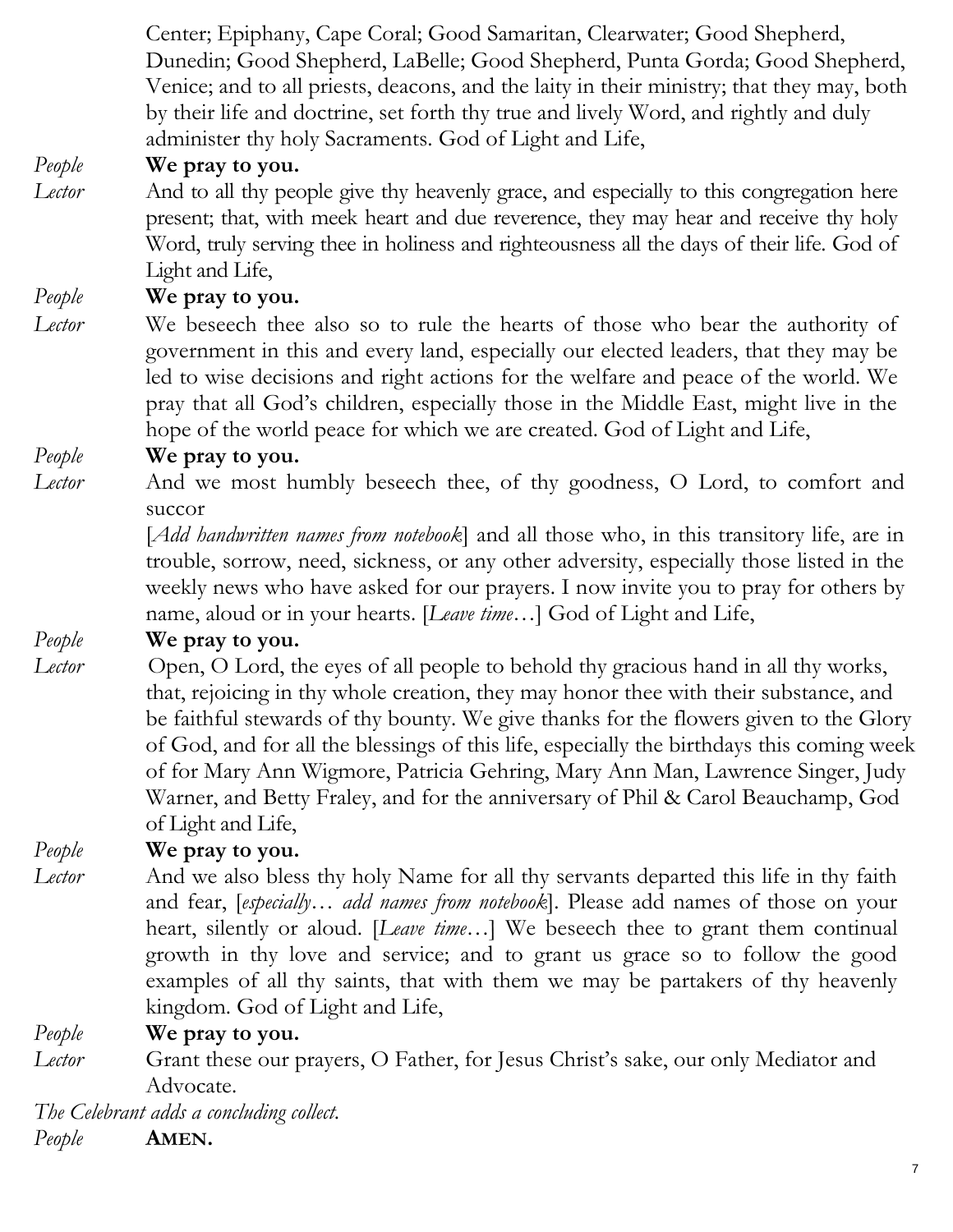#### **CONFESSION AND ABSOLUTION**

*Please kneel or stand.*

- *Deacon* Let us humbly confess our sins unto Almighty God. [*Silence is kept.*] Most merciful God,
- *People* **We confess that we have sinned against thee in thought, word, and deed, by what we have done, and by what we have left undone. We have not loved thee with our whole heart; we have not loved our neighbors as ourselves. We are truly sorry and we humbly repent. For the sake of thy Son Jesus Christ, have mercy on us and forgive us; that we may delight in thy will, and walk in thy ways, to the glory of thy Name. Amen.**
- *Celebrant* Almighty God, our heavenly Father, who of his great mercy hath promised forgiveness of sins to all those who with hearty repentance and true faith turn unto him, have mercy upon you, pardon and deliver you from all your sins, confirm and strengthen you in all goodness, and bring you to everlasting life; through Jesus Christ our Lord.

*People* **Amen.**

# **THE GREETING OF PEACE**

- *Please stand.*
- *Celebrant* The peace of the Lord be always with you.

*People* **And with thy spirit.**

# **THE HOLY COMMUNION**

## **OFFERTORY SENTENCE**

*Please be seated.*

# **PRESENTATION OF THE OFFERING**

*Deacon* As we receive these gifts, we acknowledge

*People* **All things come from thee, O Lord and of thine own have we given thee.**

# **THE GREAT THANKSGIVING:** Eucharistic Prayer II

- *Celebrant* The Lord be with you.
- *People* **And with thy spirit.**

*Celebrant* Lift up your hearts.

*People* **We lift them up unto the Lord.**

*Celebrant* Let us give thanks unto our Lord God.

*People* **It is meet and right so to do.**

*Celebrant* It is very meet, right, and our bounden duty, that we should at all times, and in all places, give thanks unto thee, O Lord, holy Father, almighty, everlasting God, Creator of the light and source of life, who hast made us in thine image, and called us to new life in Jesus Christ our Lord. Therefore, with Angels and Archangels, and with all the company of heaven, we laud and magnify thy glorious Name; evermore praising thee, and saying,

*People* **Holy, holy, holy, Lord God of Hosts: Heaven and earth are full of thy glory. Glory be to thee, O Lord Most High.** 

**Blessed is he that cometh in the name of the Lord. Hosanna in the highest.** *Please kneel or stand, as you choose.*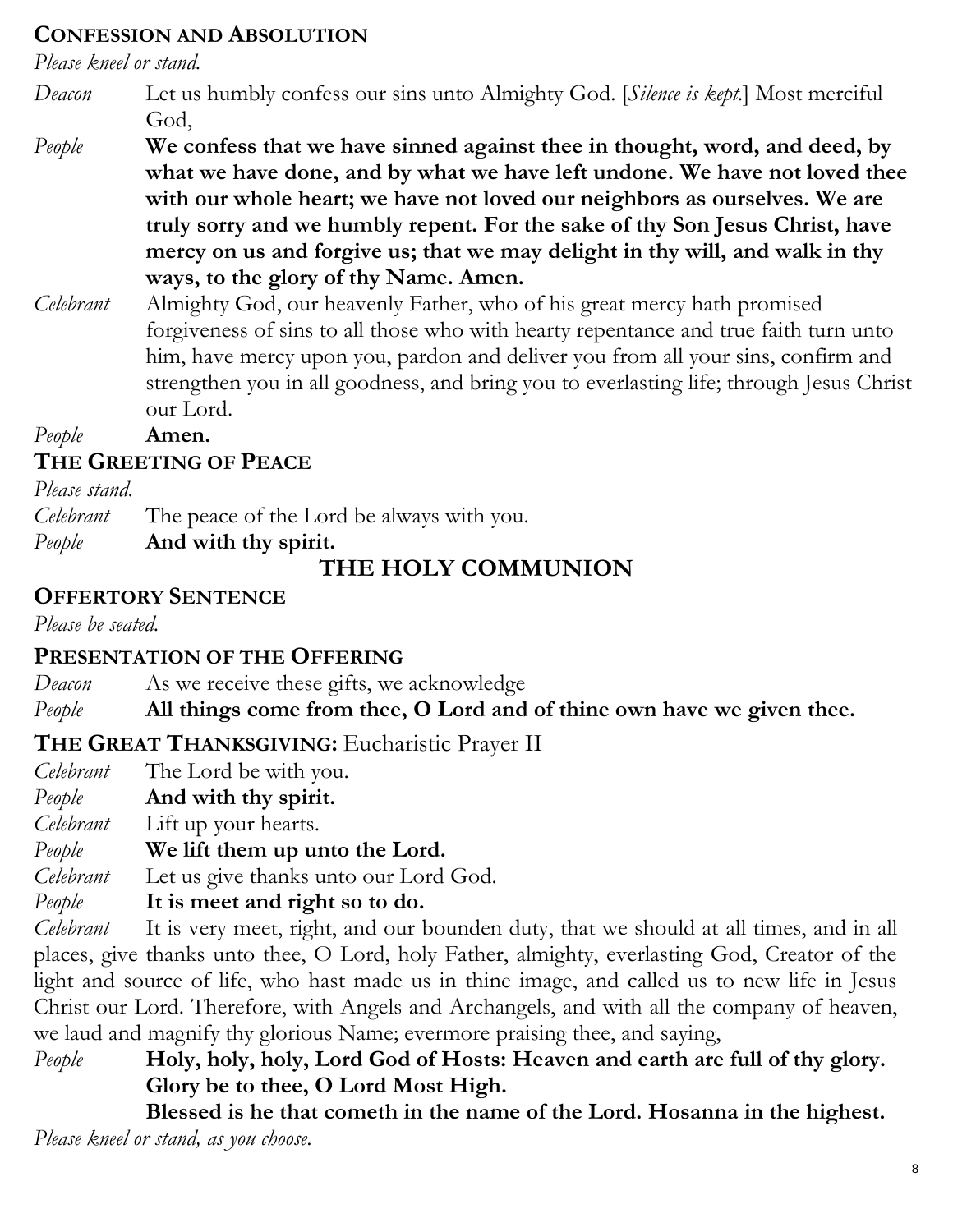*Celebrant* All glory be to thee, O Lord our God, for that thou didst create heaven and earth, and didst make us in thine own image; and, of thy tender mercy, didst give thine only Son Jesus Christ to take our nature upon him, and to suffer death upon the cross for our redemption. He made there a full and perfect sacrifice for the whole world; and did institute, and in his holy Gospel command us to continue, a perpetual memory of that his precious death and sacrifice, until his coming again.

For in the night in which he was betrayed, he took bread; and when he had given thanks to thee, he broke it, and gave it to his disciples, saying, "Take, eat, this is my Body, which is given for you. Do this in remembrance of me."

Likewise, after supper, he took the cup; and when he had given thanks, he gave it to them, saying, "Drink this, all of you; for this is my Blood of the New Covenant, which is shed for you, and for many, for the remission of sins. Do this, as oft as ye shall drink it, in remembrance of me."

Wherefore, O Lord and heavenly Father, we thy people do celebrate and make, with these thy holy gifts which we now offer unto thee, the memorial thy Son hath commanded us to make; having in remembrance his blessed passion and precious death, his mighty resurrection and glorious ascension; and looking for his coming again with power and great glory. And we most humbly beseech thee, O merciful Father, to hear us, and, with thy Word and Holy Spirit, to bless and sanctify these gifts of bread and wine, that they may be unto us the Body and Blood of thy dearly-beloved Son Jesus Christ.

*Celebrant and People* **And we earnestly desire thy fatherly goodness to accept this our sacrifice of praise and thanksgiving, whereby we offer and present unto thee, O Lord, our selves, our souls and bodies. Grant, we beseech thee, that all who partake of this Holy Communion may worthily receive the most precious Body and Blood of thy Son Jesus Christ, and be filled with thy grace and heavenly benediction; and also that we and all thy whole Church may be made one body with him, that he may dwell in us, and we in him; through the same Jesus Christ our Lord;** 

*Celebrant* By whom, and with whom, and in whom, in the unity of the Holy Ghost all honor and glory be unto thee, O Father Almighty, world without end. *People* **AMEN.**

## **THE LORD'S PRAYER**

*Celebrant* And now, as our Savior Christ hath taught us, we are bold to say,

*People* **Our Father, who art in heaven, hallowed be thy Name, thy kingdom come, thy will be done, on earth as it is in heaven. Give us this day our daily bread. And forgive us**

> **our trespasses, as we forgive those who trespass against us. And lead us not into temptation, but deliver us from evil. For thine is the kingdom, and the power, and the glory, for ever and ever. AMEN.**

#### **BREAKING OF THE BREAD**

*Celebrant* Christ our Passover is sacrificed for us;

- *People* **Therefore let us keep the feast.**
- *Celebrant* The Gifts of God for the People of God.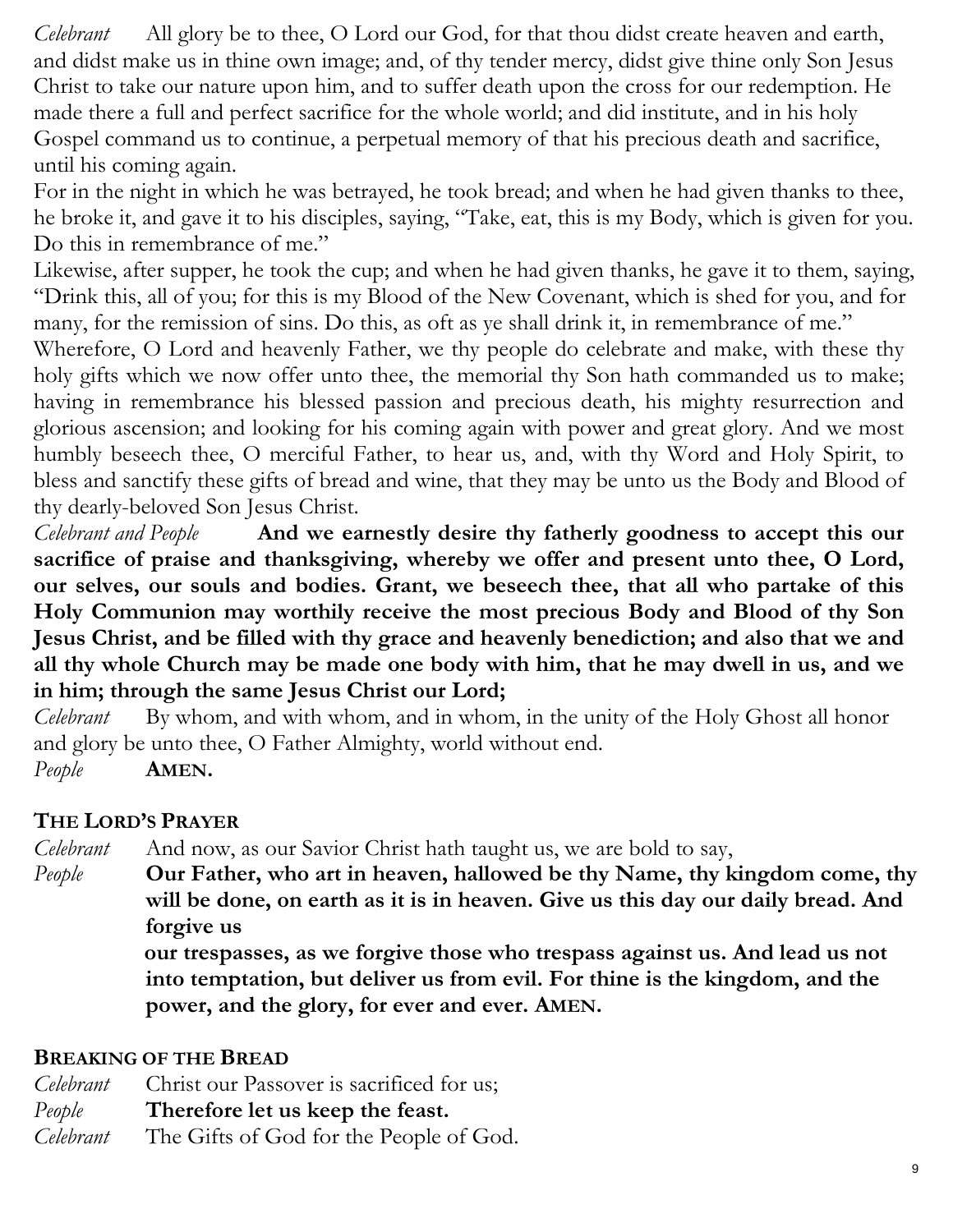**Bless the Lord, my soul, and bless God's holy name. Bless the Lord, my soul, and leads me into life.**

#### **PRAYER AFTER COMMUNION**

*Celebrant* Let us pray.

*People* **Almighty and everliving God, we most heartily thank thee for that thou dost feed us, in these holy mysteries, with the spiritual food of the most precious Body and Blood of thy Son our Savior Jesus Christ; and dost assure us thereby of thy favor and goodness towards us; and that we are very members incorporate in the mystical body of thy Son, the blessed company of all faithful people; and are also heirs, through hope, of thy everlasting kingdom. And we humbly beseech thee, O heavenly Father, so to assist us with thy grace, that we may continue in that holy fellowship, and do all such good works as thou hast prepared for us to walk in; through Jesus Christ our Lord, to whom, with thee and the Holy Ghost, be all honor and glory, world without end. Amen.**

#### **THE BLESSING AND DISMISSAL**

| Please stand. |                                                                       |
|---------------|-----------------------------------------------------------------------|
| Celebrant     |                                                                       |
| People        | Amen.                                                                 |
| Deacon        | Let us go forth into the world, rejoicing in the power of the Spirit. |
| People        | Thanks be to God!                                                     |

**VOLUNTARY** Alas! And Did My Savior Bleed arr. John Leavitt

| <b>SERVING US TODAY</b> |                         |  |
|-------------------------|-------------------------|--|
| Celebrant               | The Rev. Whitney Burton |  |
| Deacon                  | The Rev. Cindy Roehl    |  |
| Organist                | Tom Huffman             |  |
| Crucifer/Server         | Wendy Dickie            |  |
| Lector                  | Diane Niford            |  |
| Prayers of the People   | Wendy Dickie            |  |
| Ushers                  | Butch & Diane Niford    |  |

#### **SERVING US TODAY**